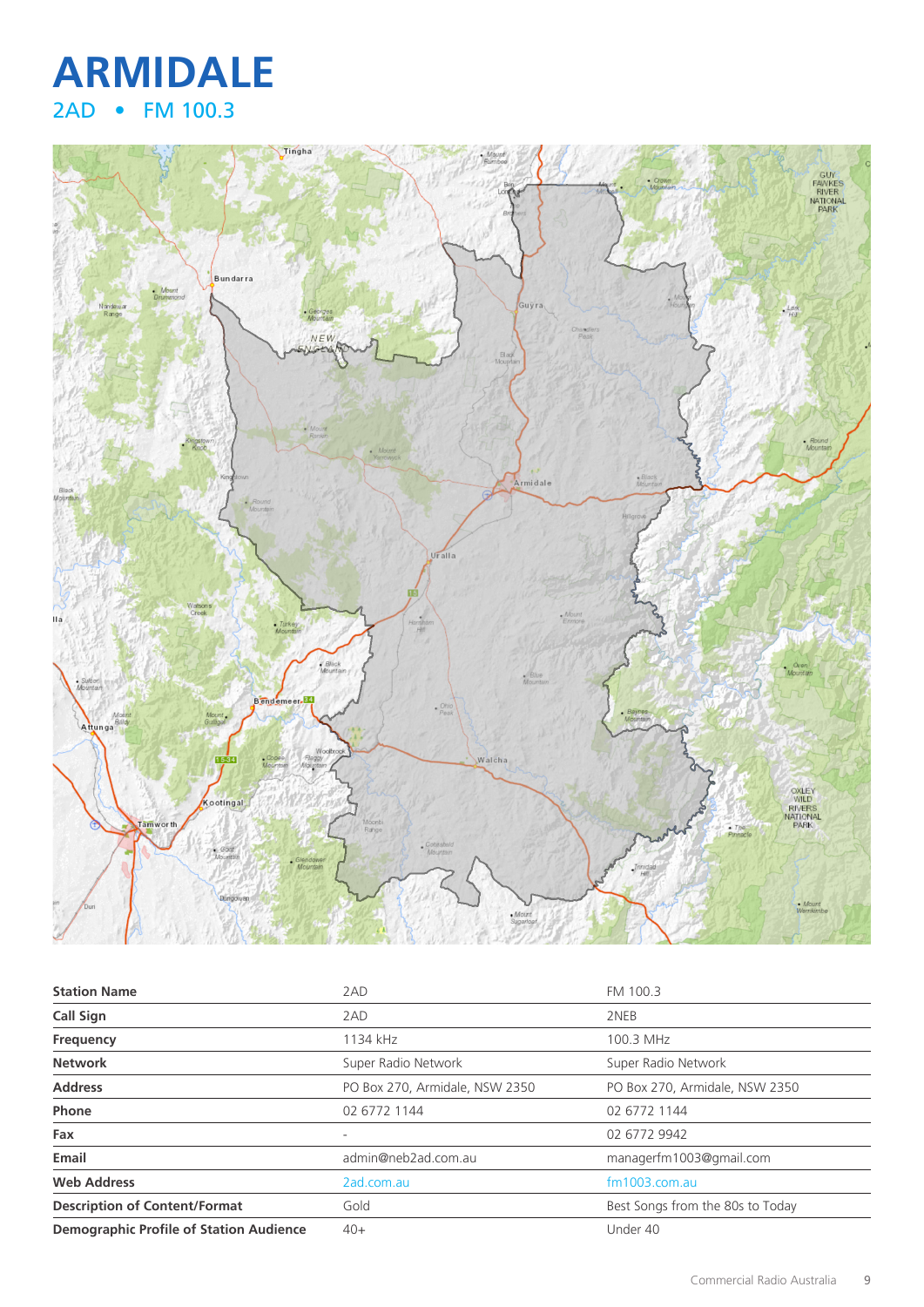# **ARMIDALE**

Armidale is strategically positioned on the New England Highway, half way between Sydney and Brisbane, and within easy reach of Coffs Harbour and the Mid North Coast. The area is surrounded by World Heritage National Parks with spectacular Gorge Country waterfalls, rainforests and exotic flora and fauna.

The New England region is a rich rural area, renowned for its superfine wool, fat lambs and cattle, with specialist breeding facilities and headquarters for a number of breed societies. Armidale is the centre for the New England farming district as well as being a significant regional city with a university that attracts students from around Australia.

In comparison to the 2011 census, the population of the radio licence area of Armidale has grown by 1.77% to 38,810. Being a university town, the number of people aged 18-24 increased in Armidale along with all other age groups. Over half the population is above 40 years of age. The birthplace for 84% of the population was Oceania including Australian, New Zealander, Indigenous and Islander persons.

Of the 10,021 people attending an educational institution, 32% were either in infants or primary, 28% were attending a secondary educational institution, 34% were attending university or another tertiary institution and 7% attending TAFE. Of the 15,264 people who already have a tertiary qualification, 44% have a degree and 56% have a certificate, diploma or another tertiary qualification.

Of the total dwellings (13,792) in Armidale, 38% of dwellings are owned outright and 27% are mortgaged. Private rental properties that most likely cater to the student population represent 27% of total dwellings.

23% of the total households (13,807) in Armidale have a household income range between \$21,000 – \$41,999pa, 25% between \$42,000 – \$77,999pa and 12% between \$78,000 – \$103,999pa.

Armidale is the major comparative shopping centre for the New England area. All major banks, car dealers, fast-food restaurants and an extensive selection of national retail and chain stores are represented in the city.

Armidale is leading the field in the commercialisation of technology – through animal breeding systems, computer software, electronic agriculture devices, pharmaceutical and animal health products.

#### **AGRICULTURE**

The New England district is predominantly a wool producing area, to promote the local wool industry the New England Wool Expo and Australian Wool Fashion Awards are held each year. The farms in the area support over 683 thousand sheep and lambs.

There are over 176 thousand beef cattle in the region. Specialist breeding facilities and headquarters for almost all the Australian Breed Societies, CSIRO and Sheep CRC.

#### EMPLOYMENT

The majority (55%) of the labour force of 18,000 is employed full time. The main industries of employment are:

- Education and Training/Health Care and Social Assistance;
- Wholesale Trade/Retail Trade/Accommodation and Food Services; and
- Agriculture Forestry and Fishing.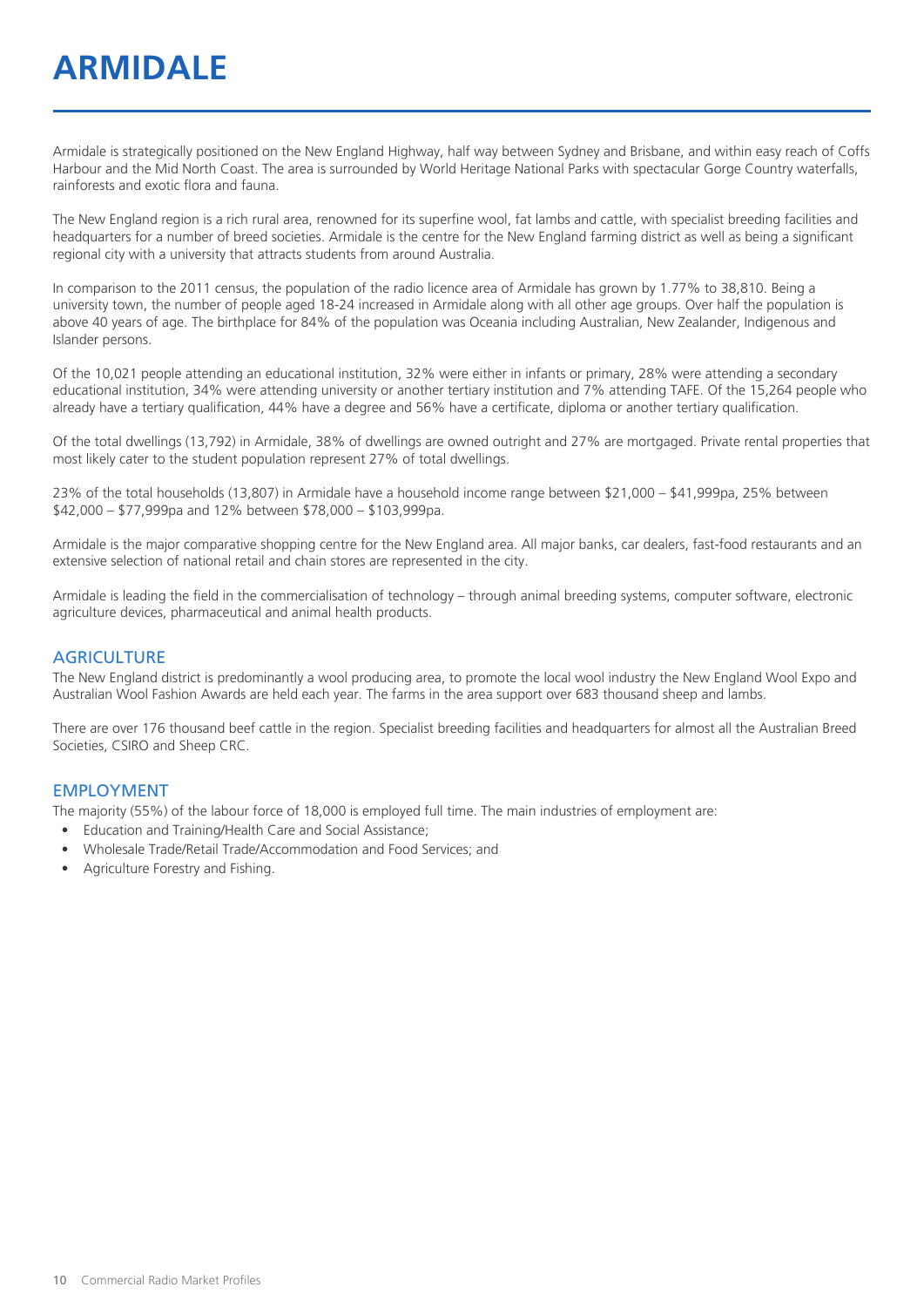# **ARMIDALE**

# AGE COHORTS

| Age                   | <b>Male</b> | Female | <b>Total</b> | <b>Market</b><br>population |
|-----------------------|-------------|--------|--------------|-----------------------------|
| $10 + \gamma$ ears    | 16,546      | 17,692 | 34,238       | 88.22%                      |
| 0-9 years             | 2,298       | 2,274  | 4,572        | 11.78%                      |
| $10-17$ years         | 2,069       | 2,007  | 4,076        | 10.5%                       |
| 18-24 years           | 2,225       | 2,352  | 4,577        | 11.79%                      |
| 25-39 years           | 3,005       | 3,157  | 6,162        | 15.88%                      |
| 40-54 years           | 3,465       | 3,829  | 7,294        | 18.79%                      |
| 55-64 years           | 2,520       | 2,617  | 5,137        | 13.24%                      |
| 65-74 years           | 2,062       | 2,027  | 4,089        | 10.54%                      |
| $75+$ years           | 1,200       | 1,703  | 2,903        | 7.48%                       |
| Total 2011 population | 18,523      | 19,613 | 38,136       |                             |
| Total 2016 population | 18,844      | 19,966 | 38,810       | 100%                        |
| % change 2011-2016    |             |        | 1.77%        |                             |

#### LABOUR FORCE

| <b>Employment classification</b> | Total  | Labour force |
|----------------------------------|--------|--------------|
| Full-time employed               | 9.864  | 54.8%        |
| Part-time employed               | 5,930  | 32.94%       |
| Not stated employed              | 963    | 5.35%        |
| Unemployed                       | 1.243  | 6.91%        |
| <b>Total labour force</b>        | 18,000 | 100%         |

## HOUSEHOLD INCOME

| Income range (pa)       | Total  | Occupied<br>dwellings |
|-------------------------|--------|-----------------------|
| $$0 - $7,749$           | 241    | 1.75%                 |
| $$7,750 - $20,999$      | 853    | 6.18%                 |
| $$21,000 - $41,999$     | 3,202  | 23.19%                |
| $$42,000 - $77,999$     | 3,383  | 24.5%                 |
| $$78,000 - $103,999$    | 1,617  | 11.71%                |
| $$104,000 - $129,999$   | 1,240  | 8.98%                 |
| $$130,000 - $155,999$   | 674    | 4.88%                 |
| $$160,000 - $181,999$   | 398    | 2.88%                 |
| $$182,000 - $207,999$   | 286    | 2.07%                 |
| \$208,000+              | 426    | 3.09%                 |
| Not stated              | 1,487  | 10.77%                |
| <b>Total households</b> | 13,807 | 100%                  |

## FAMILY STRUCTURE

| <b>Type of family</b>         | <b>Total</b> | <b>Total families</b> |
|-------------------------------|--------------|-----------------------|
| Couple families - Children    | 3,730        | 39.01%                |
| Couple families - No children | 4.126        | 43.15%                |
| Single parents                | 1.589        | 16.62%                |
| Other families                | 116          | 1.21%                 |
| <b>Total families</b>         | 9.561        | 100%                  |

# **OCCUPATION**

| <b>Employment classification</b>                                     | Total  | <b>Occupations</b> |
|----------------------------------------------------------------------|--------|--------------------|
| Managers/Professionals                                               | 6,499  | 38.84%             |
| Technicians & trade workers/<br>Community & personal service workers | 3,717  | 22.21%             |
| Clerical & administrative workers                                    | 1,999  | 11.95%             |
| Sales workers                                                        | 1,523  | 91%                |
| Machinery operators & drivers/Labourers                              | 2,790  | 16.67%             |
| Not stated                                                           | 206    | 1.23%              |
| <b>Total</b>                                                         | 16,734 | 100%               |

#### INDUSTRY

| Industry                                                                                                      | Total  | Workforce |
|---------------------------------------------------------------------------------------------------------------|--------|-----------|
| Agriculture, forestry & fishing                                                                               | 2,509  | 15.24%    |
| Mining                                                                                                        | 49     | 0.3%      |
| Manufacturing/Electricity, gas, water &<br>waste services/Construction                                        | 1,574  | 9.56%     |
| Wholesale trade/Retail trade/<br>Accommodation & food services                                                | 3,087  | 18.75%    |
| Transport, postal & warehousing/<br>Information, media & communications                                       | 540    | 3.28%     |
| Financial & insurance services/<br>Rental hiring & real estate services/<br>Administration & support services | 942    | 5.72%     |
| Professional scientific & technical services                                                                  | 799    | 4.85%     |
| Public administration & safety                                                                                | 831    | 5.05%     |
| Education & training/Health care &<br>social assistance                                                       | 5.017  | 30.47%    |
| Arts & recreation services                                                                                    | 110    | 0.67%     |
| Other services                                                                                                | 522    | 3.17%     |
| Not stated                                                                                                    | 485    | 2.95%     |
| Total                                                                                                         | 16,465 | 100%      |

#### ANNUAL HOUSEHOLD EXPENDITURE

| <b>Product or service</b>            | $$000's$ (pa) |
|--------------------------------------|---------------|
| Food & non-alcoholic beverages       | 180,857       |
| Alcoholic beverages                  | 24,480        |
| Clothing & footwear                  | 33,488        |
| Household furnishings & equipment    | 48,175        |
| Furniture & floor covering           | 16,249        |
| Household appliances                 | 11,611        |
| Household services & operation       | 37,109        |
| Medical care & health expenses       | 63,378        |
| Motor vehicle purchase               | 41,624        |
| Motor vehicle running costs          | 103,890       |
| Recreation                           | 131,933       |
| Recreational & educational equipment | 33,430        |
| Holidays                             | 61,742        |
| Personal care                        | 21,841        |